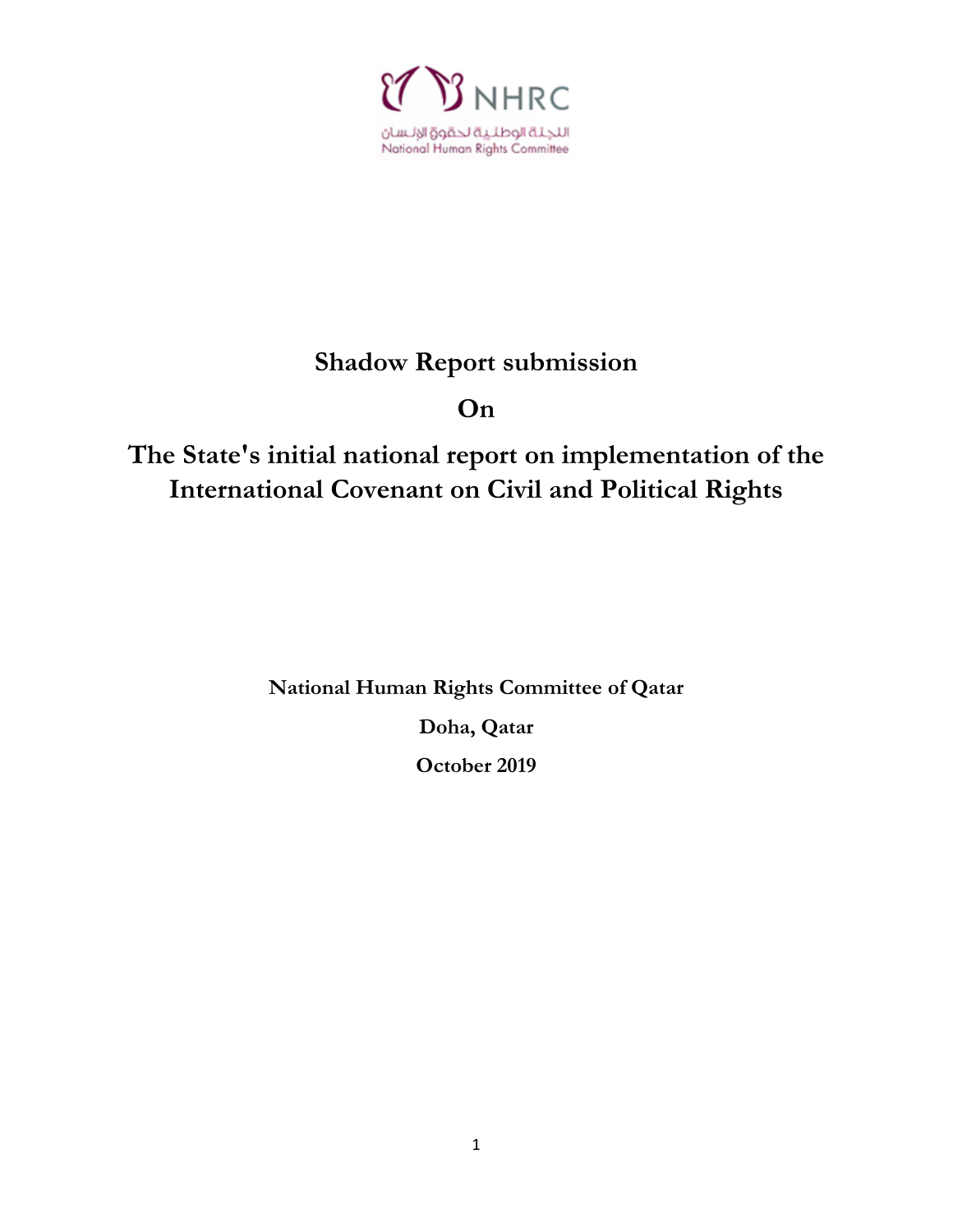

**Contents:**

#### **I. Methodology**

#### **II. Executive Summary**

#### **III. Civil and political rights situation:**

1. The right to life

2. The right to be protected from torture and other cruel, inhuman or degrading treatment or punishment

- 3. The right to liberty and security of person
- 4. The right to freedom of movement and freedom to choose residence
- 5. The right to litigation and to a fair and just trial
- 6. The right to vote and stand for elections
- 7. The right to freedom of thought, belief and religion
- 8. The right to freedom of opinion and expression and of the media
- 9. The right to peaceful assembly
- 10. The right to form associations and freedom to join them
- 11. The right to nationality

#### **IV. Impact of unilateral arbitrary measures taken against the State of Qatar on civil and political rights.**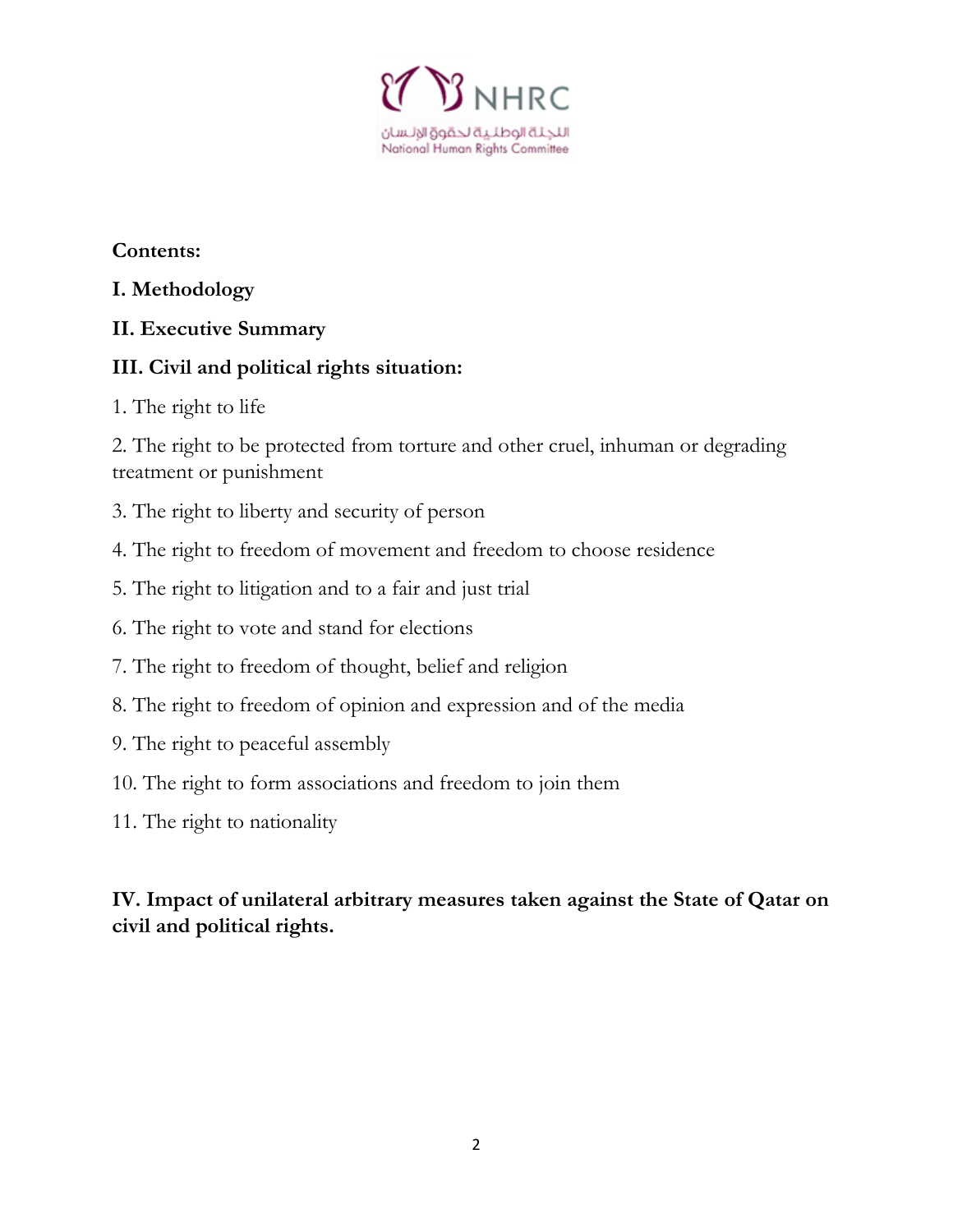

# **I. Methodology**

The National Human Rights Committee (NHRC) has developed this report through studying national legislation and procedures, as well as information obtained from monitoring, documenting and receiving complaints with the aim to protect and promote human rights.

The NHRC consulted with coordinators of the Foreign Community offices in the State of Qatar, a group of local volunteers and human rights defenders.

The section concerning "Civil and Political Rights Situation" includes a brief description of the reality of a range of fundamental rights and freedoms, followed by recommendations on each of the rights recognized in the Covenant.

The national report has been reviewed with a view to ensuring that the information contained in the national report did not recur in this report, with a special focus on encouraging the State to better implement the provisions of the Covenant on Civil and Political Rights.

#### **II. Executive Summary**

The State of Qatar continues to retain the death penalty while avoiding its application for the most serious crimes. Although national laws provide for mechanisms to monitor places of detention and to ascertain irregularities, there are no comprehensive statistics on the number of visits, the nature of the irregularities that may face detainees in places of detention. Moreover, there are no comprehensive data on investigations and convictions relating to acts of torture and ill-treatment Committed by law enforcement officials.

Some of the provisions of the law of Protection of Community, the Terrorism Act, and the law on establishing the State Security Service pose a challenge to the protection and promotion of the human rights enshrined in the International Covenant on Civil and Political Rights. These laws allow for prolonged periods of detention, in contravention of international human rights standards.

In the same context, the Constitutional Court is still inactive despite the issuance of the law regulating its establishment in 2008.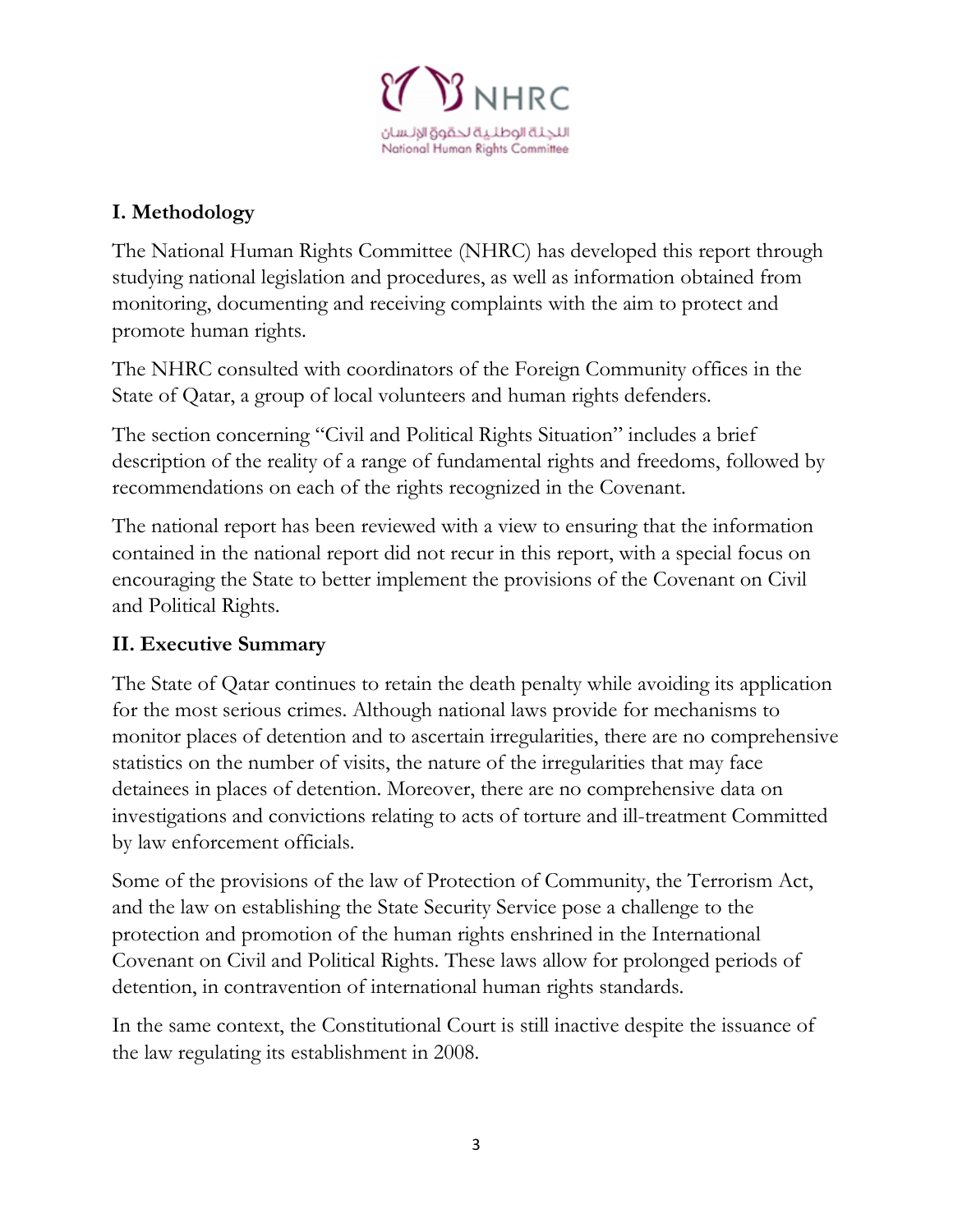

In addition, a number of administrative decisions are legally declared immune to judicial control, and pre-trial detention are renewed for long periods that may exceed half of the maximum penalty established for the offence in respect of which the defendant has been placed in pre-trial detention.

As part of the development of the right to freedom of opinion and expression, a draft law regulating publications, publishing, media activities and arts had come before the Committee to present its opinion, and the Committee made its observations thereon and recommended that some of its provisions be reviewed to achieve harmony with international standards of freedom of expression.

Our recommendations in this report suggested: 1) amending legislation and procedures to achieve full harmony with civil and political rights, by lifting or easing the restrictions imposed by law on the establishment of associations and the formation of trade unions, that contribute to shrinking space for civil society; 2) amending legislation that contains discrimination, such as the Nationality Law and the Housing Law; 3) expediting issuance of the election law, which is supposed to pave the way for the Legislative Council elections (Shura Council) as it is still being formed by appointment bearing in mind that women currently held four seats for the first time in the history of the Council.

The present report concludes with information on the impact of arbitrary unilateral measures taken by several countries against the State of Qatar, citing the report of the OHCHR technical mission of to the state of Qatar (17-24 November 2017) issued on January 8, 2018. The measures taken by these countries represent collective punishment against the citizens and residents of the State of Qatar. The measures have led to permanent repercussions and deprivation of the rights to work, education, health, property, movement and freedom to perform religious rituals.

The report of the OHCHR technical mission to the state of Qatar highlighted that the unilateral measures, consisting of severe restrictions of movement, termination and disruption of trade, financial and investment flows, as well as suspension of social and cultural exchanges imposed on the State of Qatar, had immediately translated into actions applying to nationals and residents of Qatar, including citizens of KSA, UAE and Bahrain. Many of these measures have a potentially durable effect on the enjoyment of the human rights and fundamental freedoms of those affected.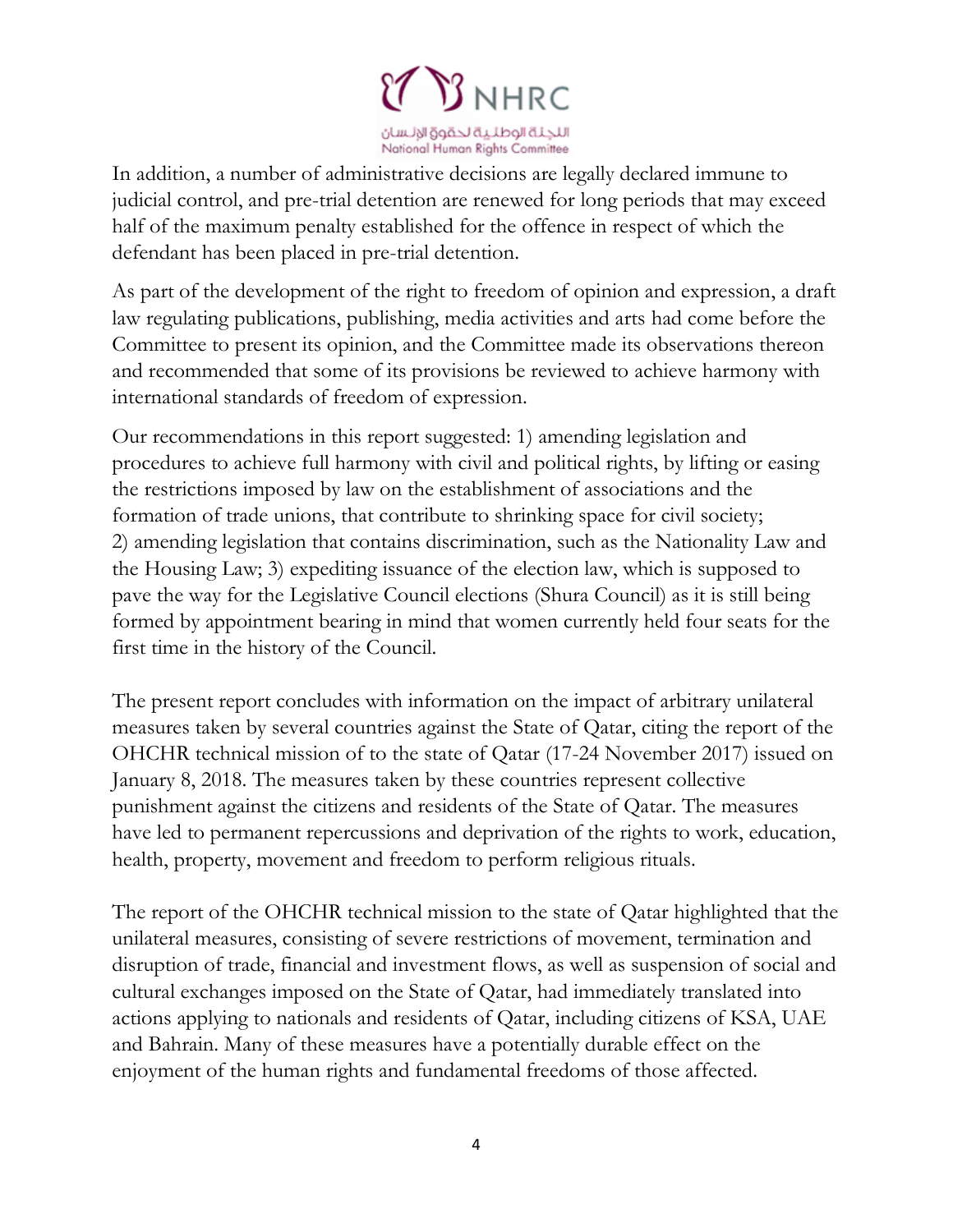

The report also noted that the considerable economic impact of the crisis takes over the dimension of an economic warfare.

#### **III. Civil and political rights he situation:**

This section gives a brief on Qatar's obligations under the International Covenant on Civil and Political Rights, after joining the covenant by Decree No. 40 of 2018, in accordance with Article 68 of the Permanent Constitution of the State of Qatar, which gives the covenant the power of law.

Civil rights are inherent to the human person and are prescribed for all individuals on the territory of any state, regardless of their nationality. Political rights are reserved for citizens only, and therefore they are limited to those holding the nationality of the state party.

#### **1. The Right to life:**

The State of Qatar retains the death penalty and restricts it to the most serious crimes, in accordance with the law in force at the time of the commission of the crime. Since 1995, the death penalty had been applied only twice due to the severity of the offences committed.

| # | <b>Types of Criminal Offense</b>                            | Date of execution |
|---|-------------------------------------------------------------|-------------------|
|   | Premeditated murder                                         | 7/4/2016          |
|   | Premeditated murder in conjunction with<br>attempted murder | 19/10/2017        |

#### **Table (1)**

The Code of Criminal Procedure provides a range of guarantees for those sentenced to death<sup>1</sup>. These guarantees are consistent with the provisions of the ICCPR, such as the right to seek pardon or commutation of sentence…etc.

 $\overline{\phantom{a}}$ <sup>1</sup> See the 2014 NHRC annual report available at: [http://www.nhrc-qa.org](http://www.nhrc-qa.org/)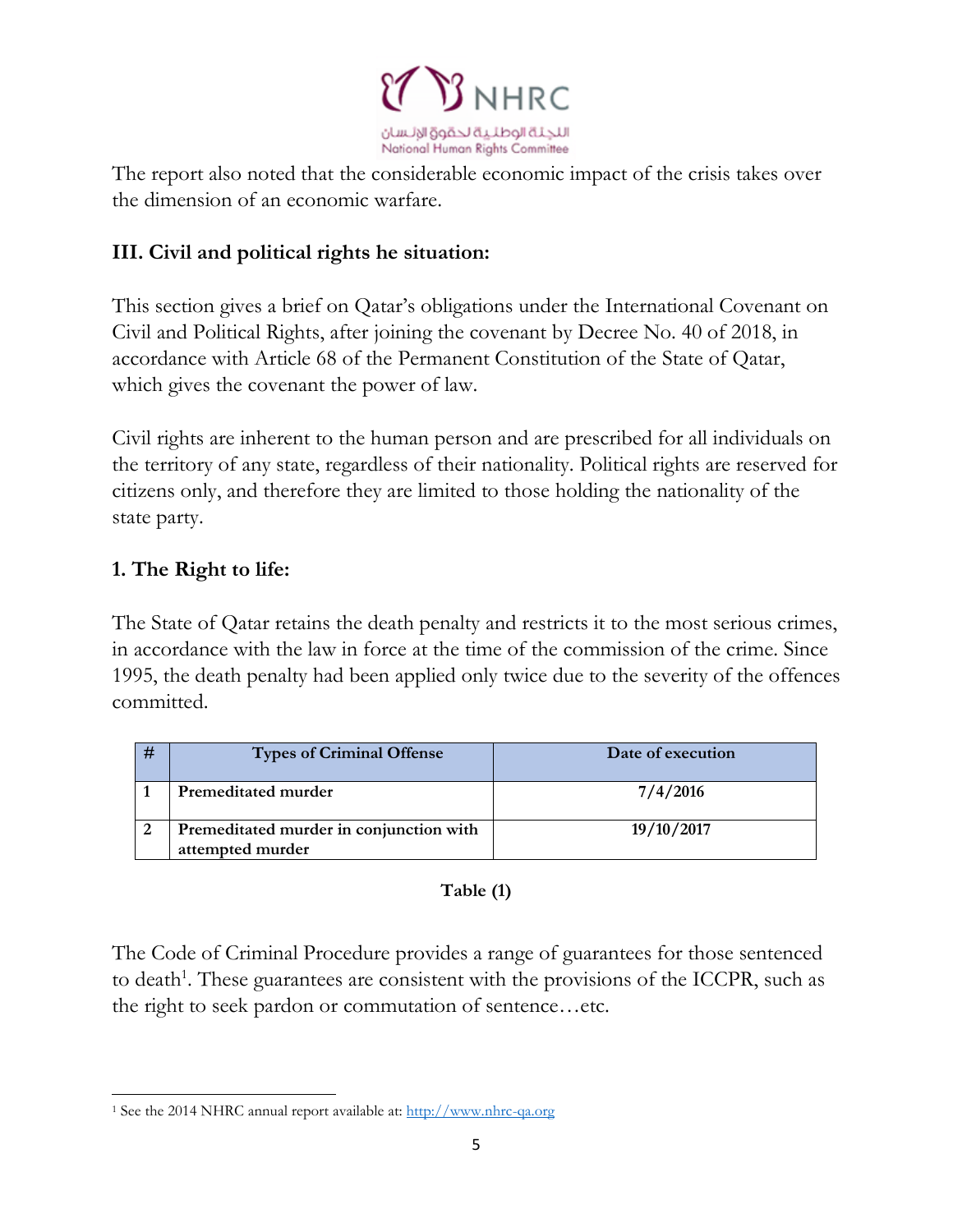

**The National Human Rights Committee recommends that accession to the Optional Protocol to the International Covenant on Civil and Political Rights be considered.**

# **2. The Right to be protected from torture and other cruel, inhuman or degrading treatment or punishment:**

In March 2015, the State of Qatar redrafted its own and general reservations to the Convention on the Prevention of Torture by withdrawing its reservation to articles 21 and 22, and modified its general reservation and linking it to articles 1 and 16 of the Convention, as the State of Qatar continues to issue sentences incorporating corporal punishment (such as flogging) for specific offenses, drawing on Islamic law as its source pursuant to Article 1 of Law No. 11 of 2004 issuing the Penal Code. Listed below statistics on the number of sentences implemented incorporating flogging in the last 5 years:

| #               | Year  | Number |
|-----------------|-------|--------|
| $\mathbf{1}$    | 2014  | 173    |
| $\overline{2}$  | 2015  | 249    |
| $\mathbf{3}$    | 2016  | 321    |
| $\overline{4}$  | 2017  | 451    |
| $5\phantom{.0}$ | 2018  | 446    |
|                 | Total | 1640   |

**Table (2)**

#### **The State has several mechanisms to monitor places of detention, as follows:**

#### **A. Periodic self-inspection within the penal and correctional institution:**

Pursuant to the Implementing Regulations for the Law on Penal and Correctional Institutions, the official responsible for managing the inspection institution must ensure that the safety, health and organizational standards are met within the institution, record that in the register for period inspections and provide periodic reports, or whenever necessary, to the Director of the Department of Penal and Correctional Institutions on the situation of the institution with regard to its ability to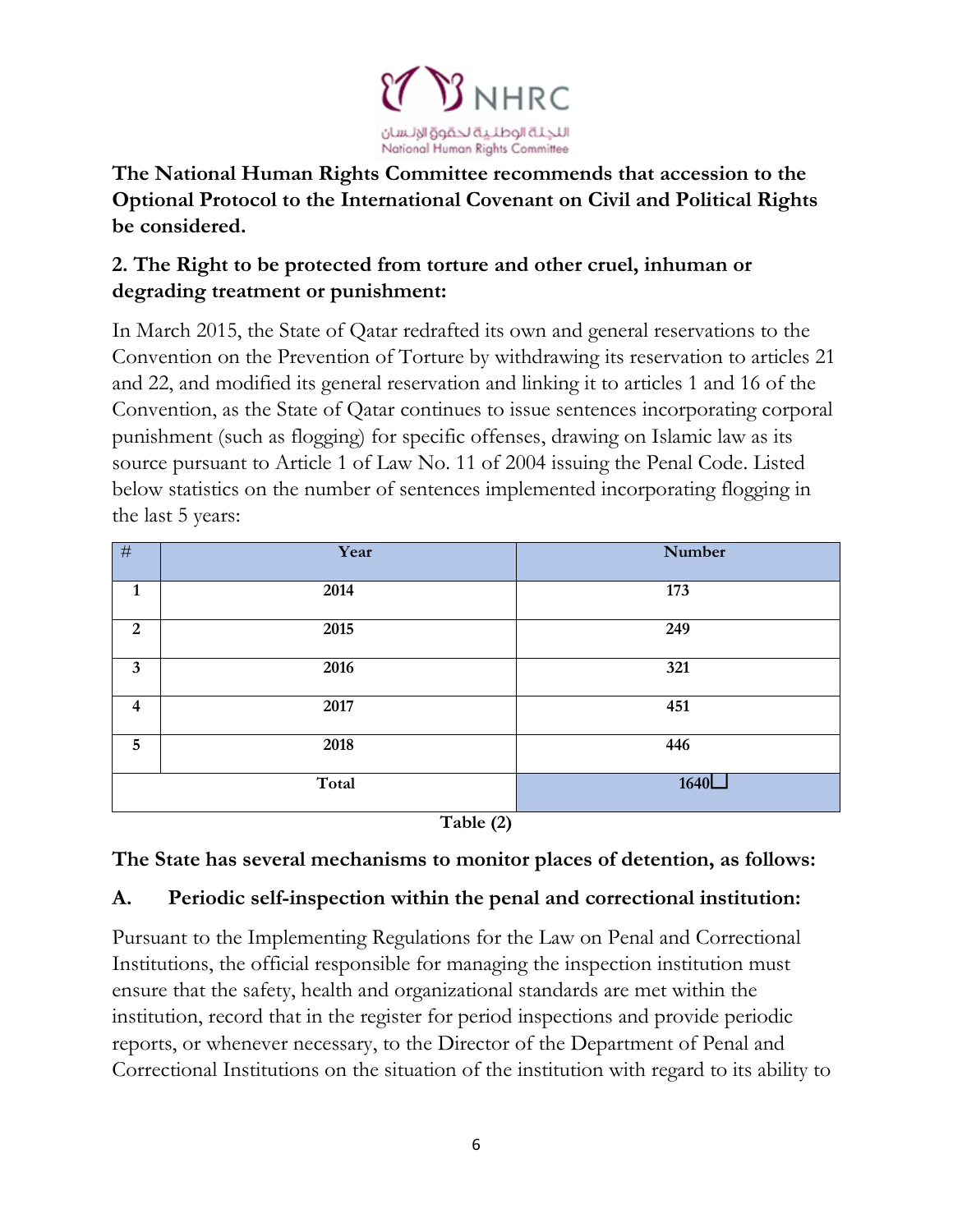

ensure respect for the rights of detainees and their enjoyment of their rights and guarantees provided for under the Law.

The table below shows the number of inmates in penal and correctional institutions received from the Department of Penal and Correctional Institutions at the Ministry of Interior for 2018:

| Year            | Female | Male | Total |
|-----------------|--------|------|-------|
| 2014            | 64     | 975  | 1039  |
| 2015            | 66     | 1033 | 1099  |
| 2016            | 64     | 1339 | 1403  |
| 2017            | 63     | 1467 | 1530  |
| 2018            | 43     | 1287 | 1330  |
| $T_0 h l_0 (2)$ |        |      |       |

**Table (3)**

The Human Rights Department of the Ministry of Interior monitors the human rights conditions of detainees and prisoners, according to a mechanism that has been put into effect since 2007 and was developed in the year 2014. The Human Rights Department of the Ministry of Interior carried out several inspection visits in the context of the implementation of the oversight and monitoring mechanism, as the number of visits reached (100) visits since 2012 until the end of 2018.

#### **B. Judicial surveillance by the Office of the Public Prosecutor:**

In accordance with provisions on the judicial surveillance contained in Articles (395, 396) of Law No. (23) of 2004 Regarding Promulgating the Criminal Procedure Code, Members of the Public Prosecution have the right to enter detention places that are within the province of their competence, as to ensure that there is no prisoner with illegal capacity, they may peruse registers, arrest orders, and imprisonment orders and take copies of them, and contact any prisoner and hear any possible complaint he may make. They should receive any help to get the information they require. Any prisoner in the detention places, may, at any time, submit to the officer in charge a written or oral complaint, and may request him to submit it to the Public Prosecution after confirming it in the special register; the officer in charge accepts it and notifies the Public Prosecution immediately about it.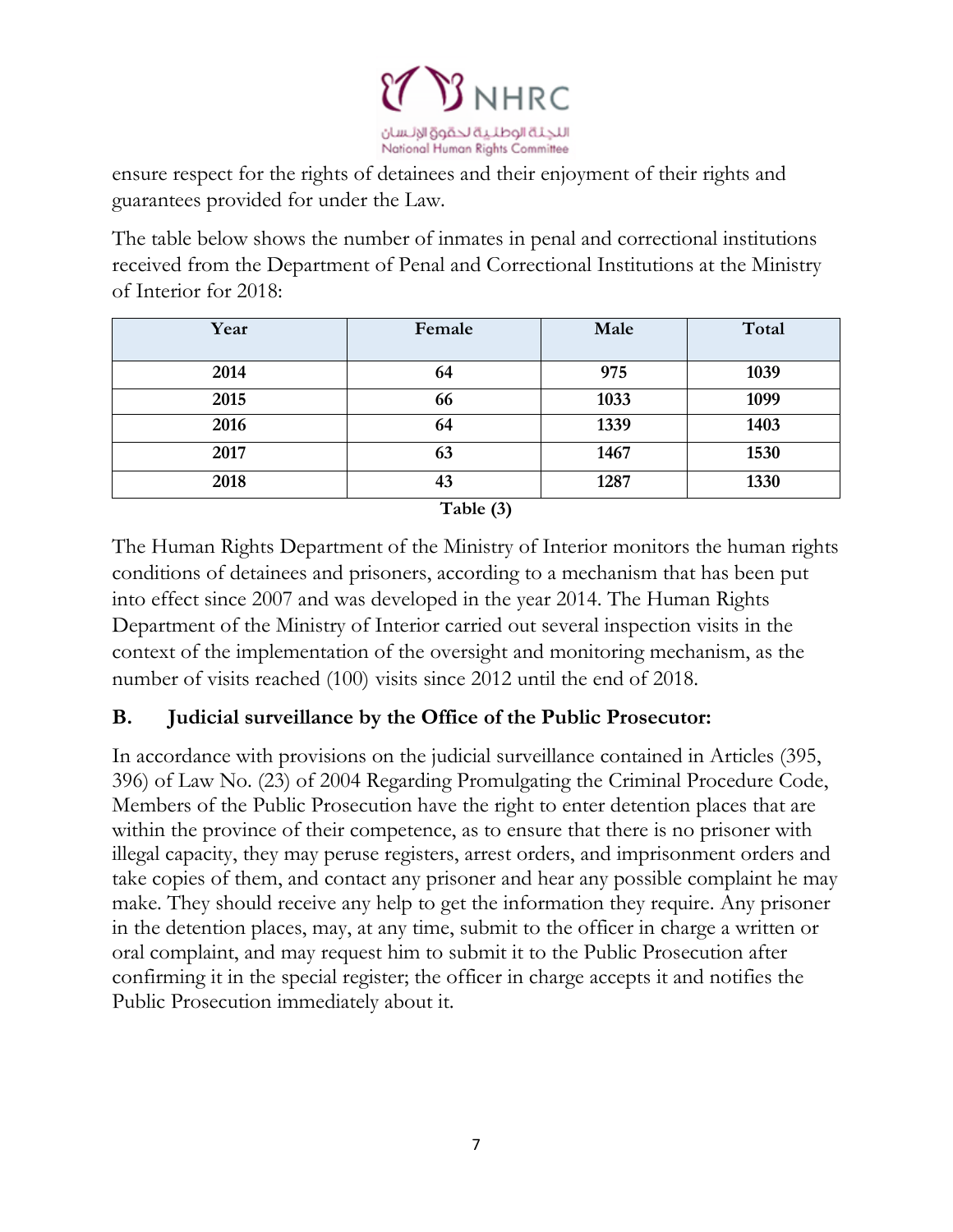

The National Human Rights Committee has not received comprehensive and detailed data on the number of judicial inspection visits, the nature of the offenses, and the investigations and convictions of torture and ill-treatment by law enforcement officials.

#### **C. Monitoring and surveillance mechanisms under the Ministry of the Interior**

According to the Guidebook on the Rights and Duties of inmates of the Department of Penal and Correctional Institutions, and as part of the work of the Human Rights Department of the Ministry of the Interior, relevant inspection teams make unannounced visits to penal and correctional institutions in order to ascertain the conditions of these institutions and the situation of inmates. This is conducted through questionnaires that include comprehensive questions to be answered by the concerned institutions on the realization of the rights of inmates including the right to livelihood, and civil, legal, educational, social, health rights and other rights.

Since 2007, the Human Rights Department of the Ministry of Interior has made more than 70 inspection visits<sup>2</sup>. As we mentioned earlier, the number of inspection visits until the end of the year 2018 has reached (100) inspection visits. As for the violations committed by members of the police force against detainees, it did not go beyond committing a single violation, where some officers extorted money from one of the detainees under the pretext that they would help him to get out from jail through a lawyer, which is a legally designated offence and the necessary action was taken pursuant to Decree law No. 31 of 2006 including Dismissal from service while reserving the right to pension or end of service benefits.

As for torture and ill-treatment committed by law enforcement officials of the police force, during the years 2018 and 2019, there is a case of an alleged assault by a member of police force against some people in a market, where a disciplinary board's resolution was issued against him and was carried out pursuant to Decree Law No. 31 of 2006.

#### **D. Independent Monitoring by the National Human Rights Committee**

Article (4) of the law establishing the National Human Rights Committee stipulates that "The Committee enjoys full independence in pursuing its human rights work.".

 $\overline{\phantom{a}}$ <sup>2</sup> 3<sup>rd</sup> national report of the state of Qatar on the implementation of the Convention against Torture and Other Cruel, Inhuman or Degrading Treatment or Punishment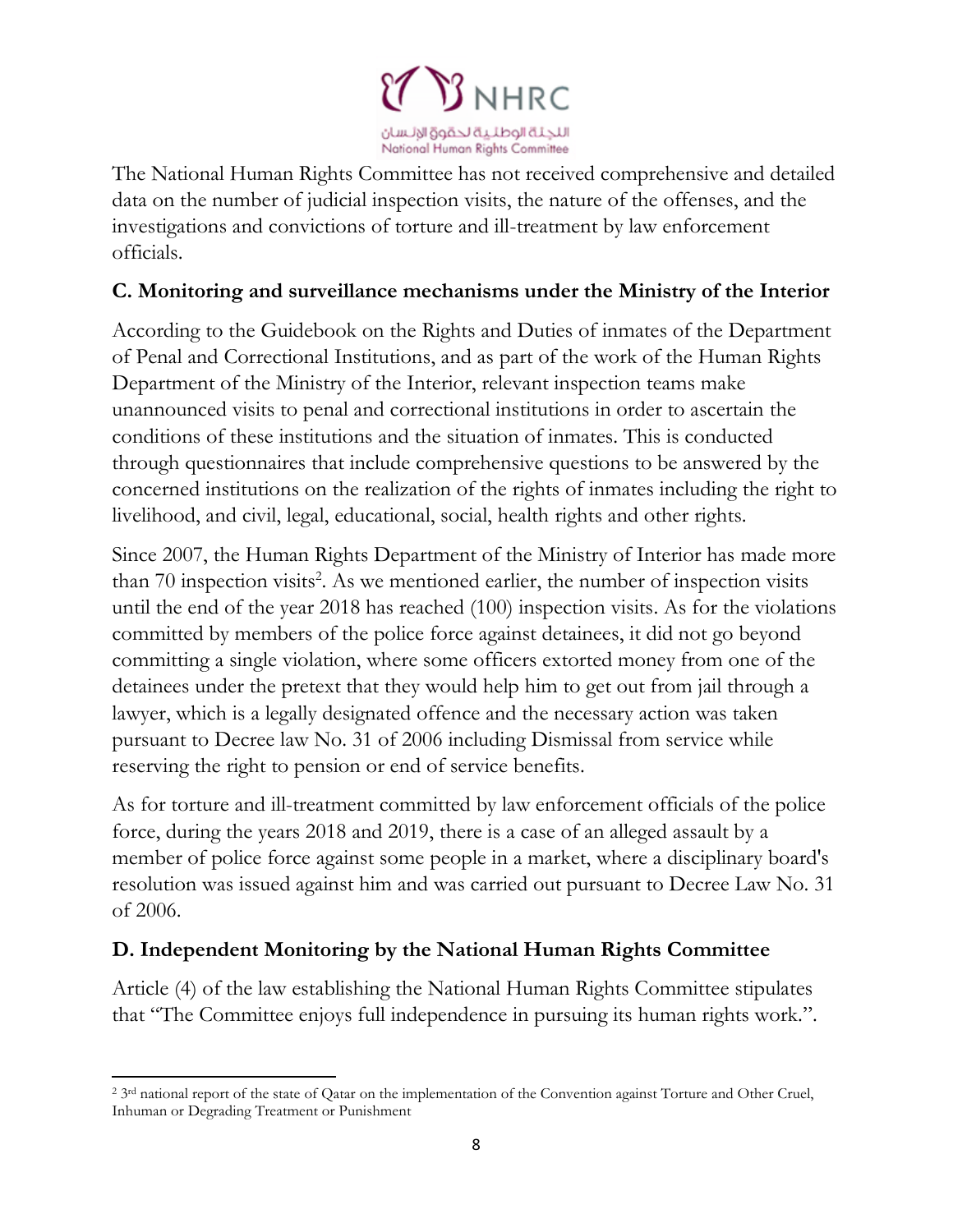

Among its functions is conducting field visits to penal and correctional institutions, places of detention, labor gatherings, health and educational facilities and monitoring the human rights situation by the chairman and members.

During 2018, the NHRC conducted 125 visits, including 94 field visits to places of detention in the public prosecutor's office, police stations, Penal and Correctional Institution, psychiatric centers, and other relevant bodies and headquarters, and 60 visits to the Ministry of Interior's Research and Follow-up Department, where the largest number of complaints are submitted by petitioners who have been arrested and detained due to violations relating to residency, or who have cases and reports falling within the jurisdiction of this department and have been temporarily detained<sup>3</sup>.

# **Accordingly, The National Human Rights Committee recommends the following:**

**- Studying the question of accession to the Optional Protocol to the Convention against Torture and other Cruel, Inhuman or Degrading Treatment or Punishment (commonly known as the Optional Protocol to the Convention against Torture (OPCAT)).**

**- Establish an independent commission within the judiciary to investigate allegations of torture and ill-treatment.**

**- Dissemination by the competent authorities of information on monitoring places of detention, such as the number of inspection visits, the nature of the violations, the measures taken to investigate, and the punishment of the perpetrators of acts of Torture and other Cruel, Inhuman or Degrading Treatment or Punishment** 

**- Replacing corporal punishment with voluntary social work.**

 $\overline{\phantom{a}}$ 

**- Removing all reservations to the Convention against Torture.**

<sup>3</sup> The National Human Rights Committee received only one complaint concerning degrading and ill-treatment, where a Nigerian citizen claimed to have been beaten during his arrest by the Drug Enforcement Administration (DEA).In November 25, 2018, the National Human Rights Committee addressed the competent authority regarding this case, and the competent authority confirmed that the arrest came in the framework of the legal and humanitarian procedures applicable to all accused at the time of arrest, taking into account the dignity of the accused and all his rights.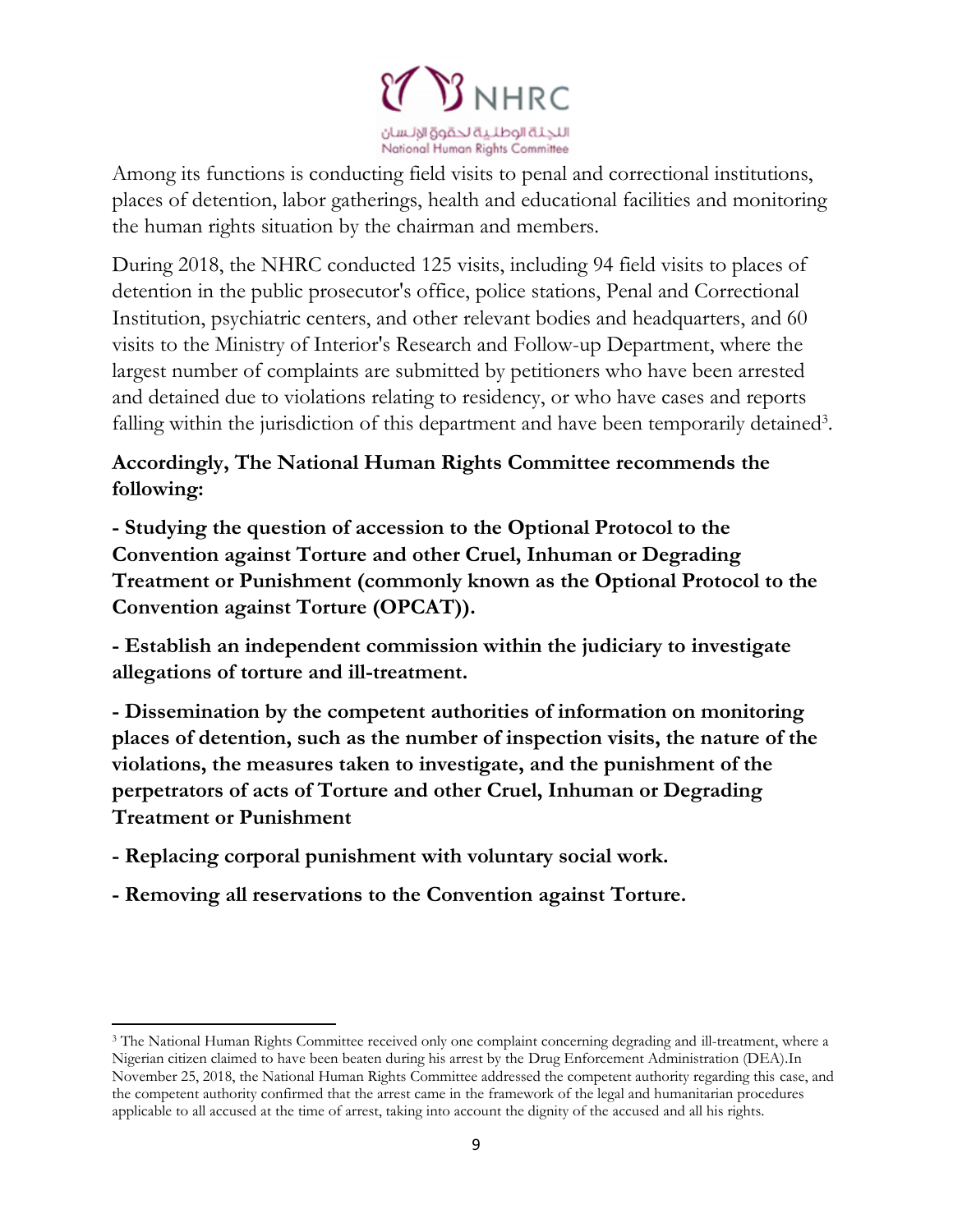

#### **3. Right to liberty and security of person:**

# **A. Security Level<sup>4</sup> :**

Qatar has come on top of the Mena region with a rank of 30 in the Global Peace Index (GPI) for 2017, among (163) countries included in the report.

A report issued by the World Economic Forum in 2017 ranked Qatar in the first place globally in the index of least countries in terms of the rates of crime and violence; it was also ranked (6) in terms of the fight against organized crime, and (9) in terms of public confidence and satisfaction in police services and ranked (12) globally among countries free of terrorism.

According to the 2017 Basel Index – established by the Basel Institute on Governance in Switzerland - the State of Qatar ranked (40) globally, and the first among Arab states in terms of Anti-Money Laundering and financing of terrorism. The index evaluates the effectiveness of financial policies and banking procedures of each country and the effectiveness and transparency of the judicial system.

In this context, it is noteworthy that the State issued the first legislation of its kind in the region regulating Political Asylum in 2018, with a view to the implementation of Article 58 of the Permanent Constitution of the State of Qatar, which guarantees the right to political asylum, and in response to the proposal of the National Human Rights Committee.

#### **B. Arbitrary Arrest or Detention:**

Some of the provisions of laws relating to the protection of society, terrorism, and the State Security Service present a challenge to protect and promote the human rights enshrined in the International Covenant on Civil and Political Rights and the obligations of the State of Qatar in several relevant conventions. These laws allow for prolonged detention of detainees, in contravention of international standards, which stipulate that "Anyone who is arrested shall be informed, at the time of arrest, of the reasons for his arrest and shall be promptly informed of any charges against him.

 $\overline{\phantom{a}}$ <sup>4</sup> State achievements 2017-2018/ General Secretariat of the Council of Ministers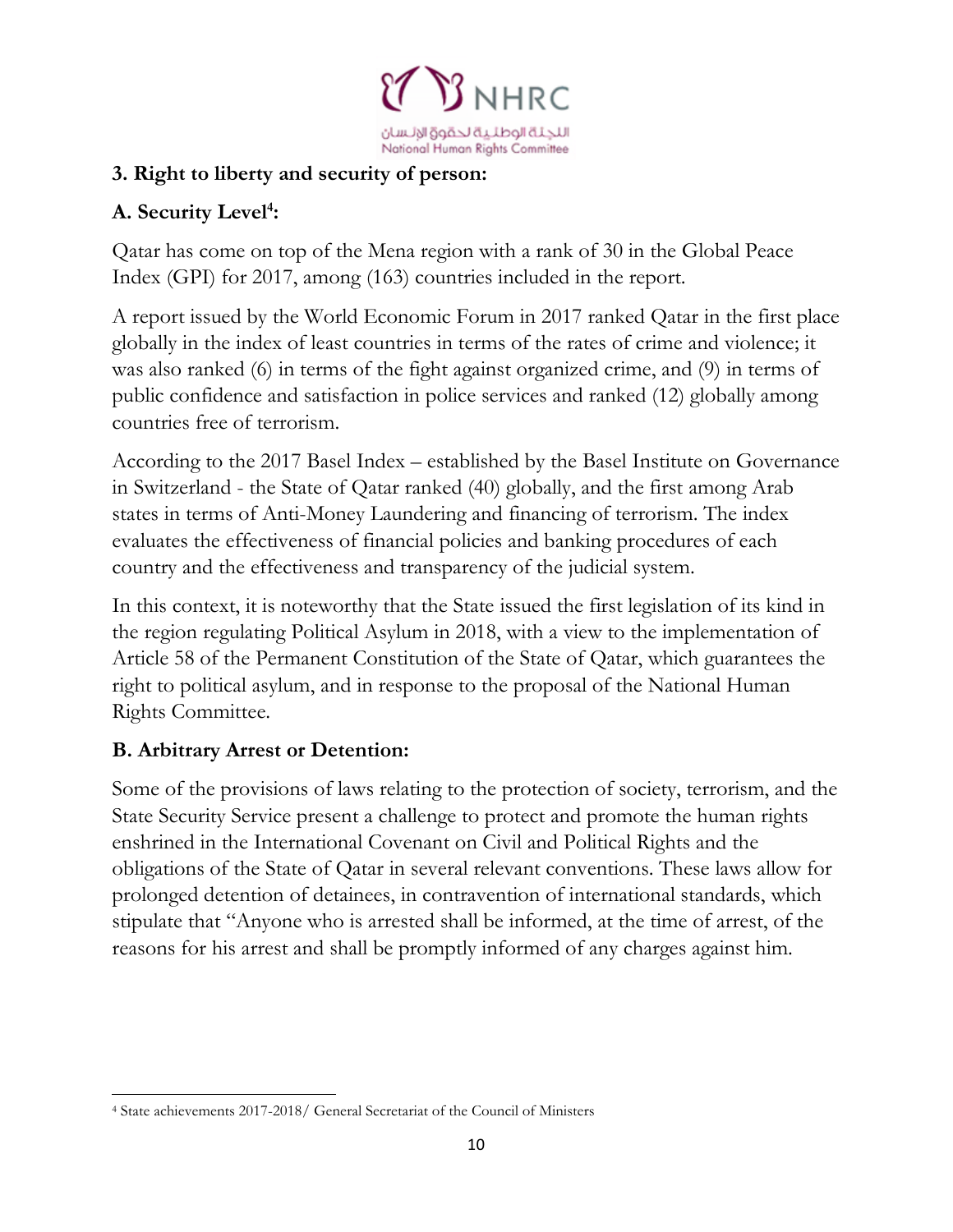

Anyone arrested or detained on a criminal charge shall be brought promptly before a judge or other officer authorized by law to exercise judicial power and shall be entitled to trial within a reasonable time or to release. Anyone who is deprived of his liberty by arrest or detention shall be entitled to take proceedings before a court, in order that that court may decide without delay on the lawfulness of his detention".

The table below outlines the number of remand orders in the past five years, in implementation of article 18 of Law No. 3 of 2014 on combating terrorism:

| Year | Number |
|------|--------|
| 2014 | 75     |
| 2015 | 92     |
| 2016 | 88     |
| 2017 | 62     |
| 2018 | 83     |

**Table (4)**

The provisions of the Code of Criminal Procedure allow for the prolongation of pretrial detention sometimes up to half of the maximum penalty established for the offence in respect of which the defendant has been placed in pre-trial detention, as well as prolongation of pretrial detention by investigation authorities and prolonging pretrial detention provided for in the Code of Criminal Procedure<sup>5</sup>.

The table below outlines the number of remand orders in the past five years, in implementation of article 110 of Law no. (23) for 2004 Regarding Promulgating the Criminal Procedure Code:

| Year                                              | Number |
|---------------------------------------------------|--------|
| 2014                                              | 7257   |
| 2015                                              | 9533   |
| 2016                                              | 12405  |
| 2017                                              | 13634  |
| 2018<br>$\sim$ $\sim$ $\sim$ $\sim$ $\sim$ $\sim$ | 10272  |

**Table (5)**

 $\overline{\phantom{a}}$ 

<sup>5</sup> The National Human Rights Committee received complaints about arbitrary detention in 2018, all of which are allegations of detention without valid charge. The Committee investigated the legal status of the detainees and interviewed them more than once, and addressed the competent authorities, where it appeared that the competent authority used the provisions of the Terrorism Law to arrest and detain suspect, and all of which were released.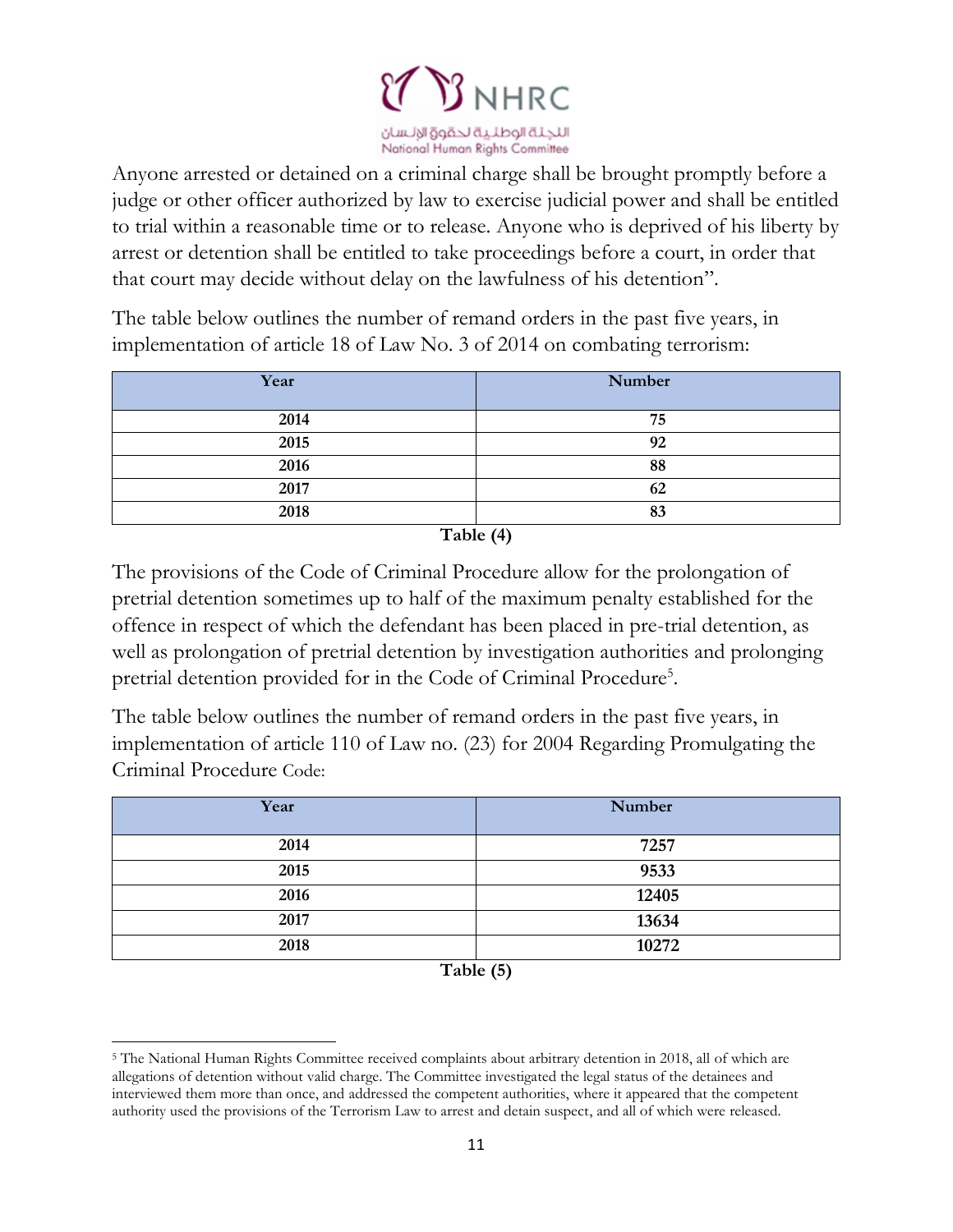

#### **C. Enforced Disappearance:**

The National Human Rights Committee did not report or receive any cases of enforced disappearance within the State of Qatar during 2018. However, two complaints of enforced disappearances of Qatari nationals in Saudi Arabia were reported in 2019 (one of whom was released in 2019.

**The National Human Rights Committee recommends the following:**

**- Studying the question of accession to the International Convention for the Prevention of Enforced Disappearance.**

**- Repeal Law No. 17 of 2002 on Protection of Community.**

**- Amending Law No. 5 of 2003 establishing the State Security Service and articles relating to remand detention in accordance with international human rights standards.**

**- Amending Law No. 3 of 2004 on Combating Terrorism.**

**- Limiting the use of pretrial detention and consider wider application of precautionary measures instead.**

**- Amending Law no. (23) for 2004 Regarding Promulgating the Criminal Procedure Code to specify a maximum period of pretrial detention, provided that it does not exceed half of the maximum penalty established for the offence in respect of which the defendant has been placed in pre-trial detention.**

#### **4. The right to freedom of movement and freedom to choose place of residence:**

As part of the efforts to lessen the tight limits on the freedom of movement of expatriates coming to the State of Qatar, Law No. 13 of 2018 amending some provisions of Law No. (21) of 2015 regulating the entry and exit of expatriates and their residence was issued to cancel the exit permit, where not more than 5% of the total number of employees shall obtain pre-approval before leaving the country due to the nature of their work. This applies to those who are covered by the Labor Law No. 14 of 2004. Otherwise, employees and workers who are covered by the Human Resources Law, or the Law on Domestic workers, shall obtain pre-approval before leaving the country and should the employer object, they can apply to the Grievance Committee, where decisions on grievances will be made within three working days of receiving them.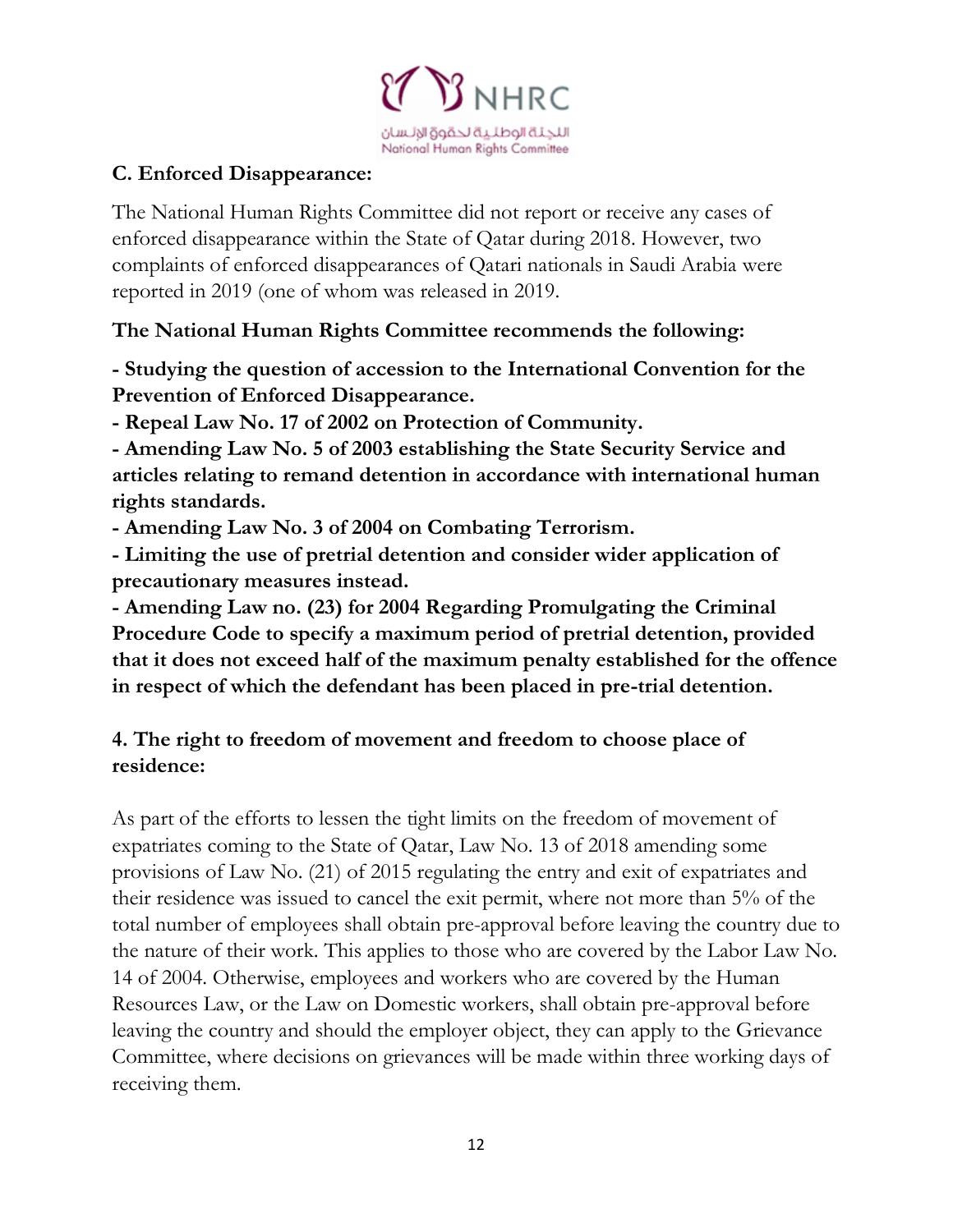

The table below outlines the number of applications submitted to Exit Permit Grievances Committee for three years:

|      | Year   Number of applications submitted to the Committee   Number of applications approved |      |
|------|--------------------------------------------------------------------------------------------|------|
| 2017 | 3703                                                                                       | 3699 |
| 2018 | 1876                                                                                       | 1866 |
| 2019 | 1053                                                                                       | 1039 |

**Table (6)**

#### **5. the Right to Litigation, Just and Fair Trial:**

One of the most recent developments was the establishment of the Labor Disputes Settlement Committee - Ministry of Administrative Development, Labor and Social Affairs - which commenced its work on March 18, 2018. It is worth mentioning that 5013 complaints were referred to the Committee by the Department of Labor Relations in 2018; decisions have been issued in 1370 cases of the total number if the complaints received.

The Dispute Settlement Committee includes three sub-commissions, each chaired by a judge and staff members from the Ministry of Administrative Development, Labor and Social Affairs, and each commission has a secretariat.

The category of domestic workers can also lodge a complaint with the Labor Relations Department, which may refer cases to the Labor Dispute Resolution Committee.

The available statistical data for the number of complaints submitted by the domestic workers during the year 2018 by Ministry of Administrative Development, Labor and Social Affairs are given below:

| <b>Total Number of complaints</b> | Number of complaints settled out |
|-----------------------------------|----------------------------------|
| 318                               | 285                              |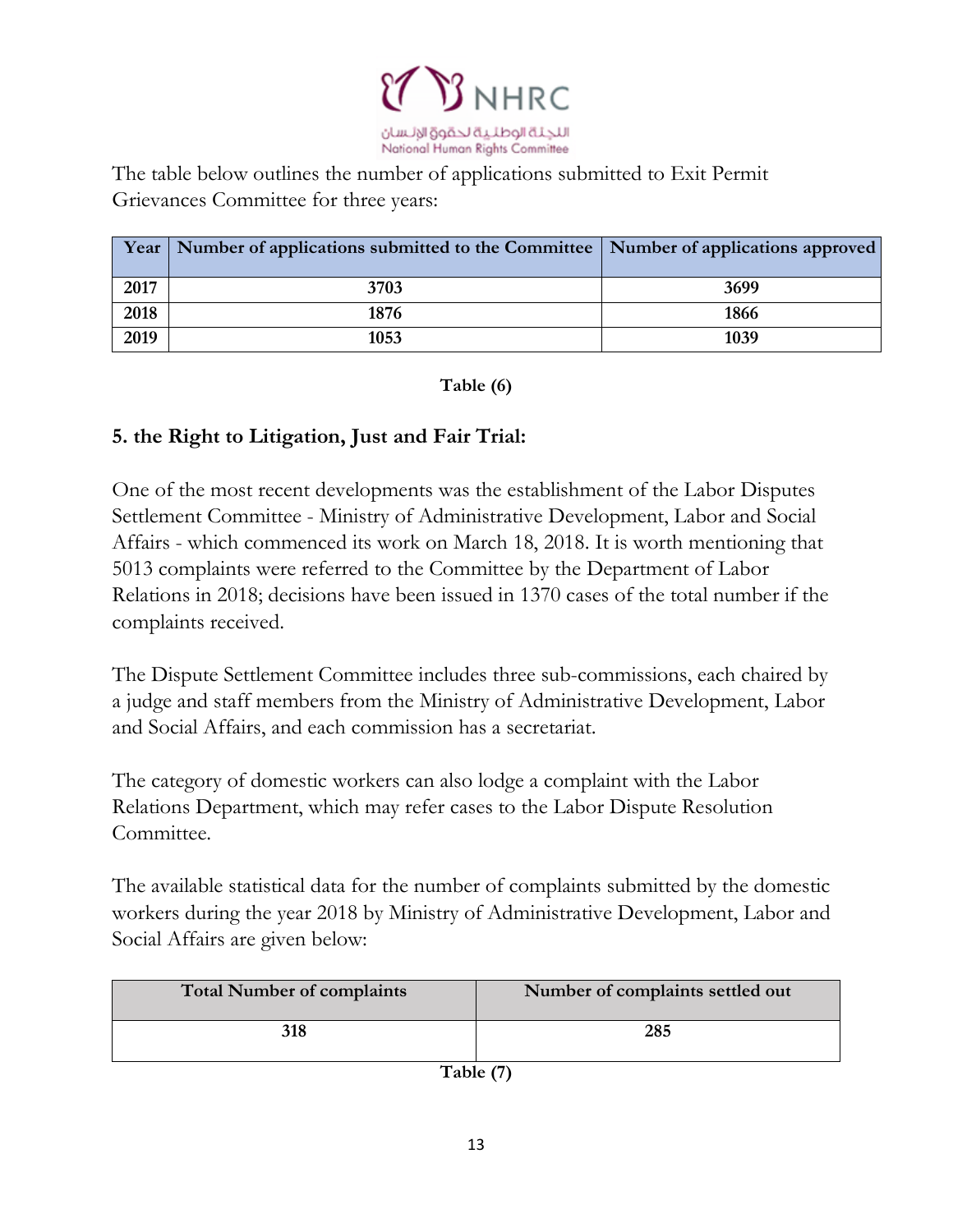

One of the main challenges is the failure to operationalize the Constitutional Court despite the issuance of the law on its establishment in 2008, as well as providing immunity for administrative decisions so they cannot be challenged before the judiciary, such as administrative deportation decisions.

#### **The National Human Rights Committee recommends the following:**

- Operationalization of the Constitutional Court pursuant to Law No. 12 of 2008- Amending Law No. 7 of 2007 on the Settlement of Administrative Disputes, and to make administrative decisions by the executive authority subject to judicial oversight.

#### **6. The Right to vote and stand for elections:**

Citizens exercise the right to vote, stand for elections and participate in public political life through the Central Municipal Council elections (advisory council). In terms of participation in parliamentary life, the electoral law is still being awaited.

The State of Qatar has taken a positive step by appointing four women to the Shura Council for the first time. It is worth paying tribute to women's gains in the field of justice, such as the appointment of three female judges and three female officials in the Public Prosecution office. Women are also present in many diplomatic representation and supervisory positions in government agencies.

**The National Human Rights Committee recommends the development of an election law in line with international human rights standards, which guarantees equal political rights for all citizens, representing all groups and segments of society, including women and persons with disabilities. The Committee also recommends increased participation of women in decisionmaking positions.**

#### **7. The right to freedom of thought, belief and religion:**

Followers of different faiths are free to exercise religious practices in the State of Qatar; this represents a model of coexistence and respect of other religions, by respecting the conditions and regulations on the exercise of freedom in accordance with the law.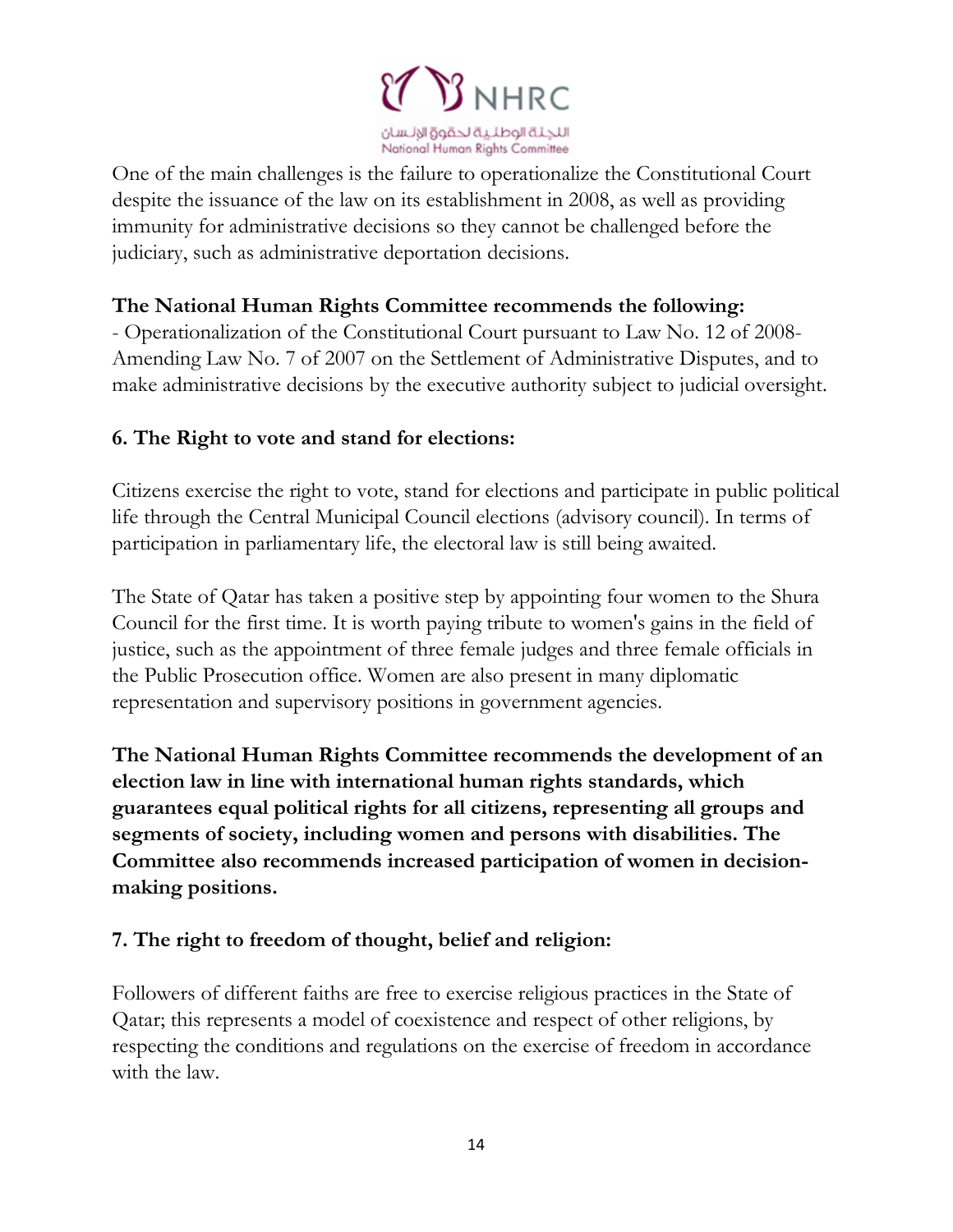

All Christian denominations enjoy full freedom in practicing their religious rituals in a Religious Complex which organize social and educational activities. The Government allows non-Muslim religious groups to import holy books and other religious literature for personal or collective use.

Furthermore, The Doha Center for Interfaith Dialogue is also a private institution for public benefit working to promote a culture of dialogue and coexistence.

During the period 2010-2018, the National Human Rights Committee did not report or receive any complaints on discrimination or harassment of followers of any religion in the State of Qatar.

#### **8. The right to freedom of opinion and expression and of the media:**

The State of Qatar is open for all intellectual currents and trends from inside and outside the state. It receives intellectuals, academics, clergy and other political and social researchers. In the universities, open debates and dialogues are organized.

Government Ministries and departments, Civil society institutions and private and State Trading Enterprises (STEs) receive human rights organizations and international unions to collect information and submit studies - such as International Trade Union (ITUC), Building and Wood Worker's International (BWI), Human Rights Watch (HRW) and Amnesty International, known for their harsh criticism of the situation of workers' rights and other situations. More than a report has been launched by these organizations from Qatar in press conferences.

The Building and Wood Worker's International (BWI) has signed a memorandum of partnership and cooperation with Qatar's Supreme Committee for Delivery & Legacy (the body responsible for the implementation of the 2022 World Cup projects).

On the other hand, the State of Qatar has sought to modernize its legislative system to develop the right to freedom of opinion and expression. The draft law regulating publications, publishing, media activities and arts comes in line with many international standards in some of its provisions as it stipulates that "Freedom of the press and opinion are guaranteed by law and newspapers and media are not subject to any pre-publication censorship".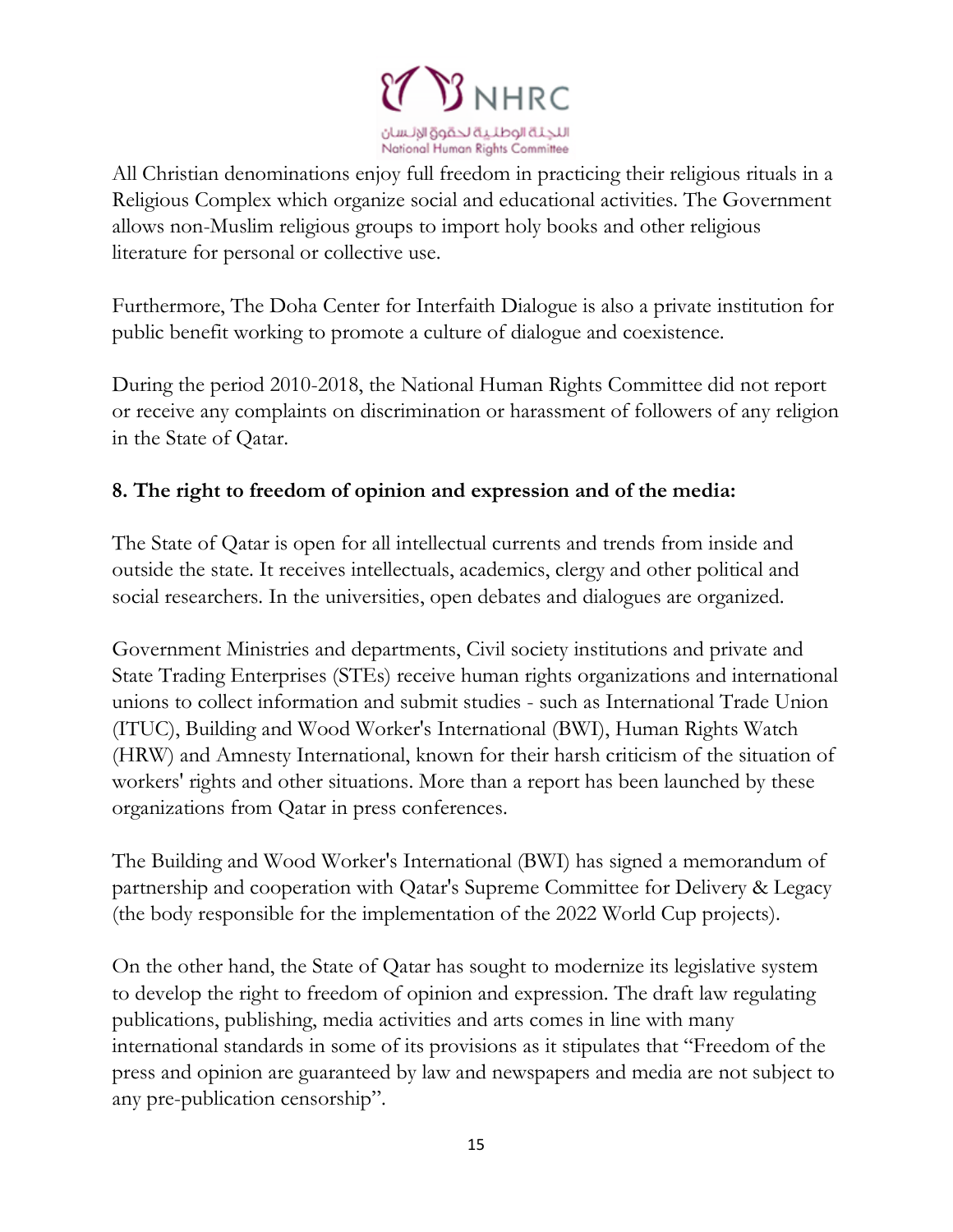

It also stipulates that "Journalists are independent and have no authority over their work other than the law". Other provisions reflect significant progress, particularly with regard to journalists' self-regulatory principles, values and codes of practice, and the criteria for the appointment of newspaper editors.

**However, the National Human Rights Committee regrets the state monopoly on licensing and cancellation decisions within the draft law, as well as the maintenance of control over many activities.**

**The National Human Rights Committee submitted its observations on the draft law in the light of international standards for freedom of expression. The Committee recommends that the competent authority consider its observations and take them into account.**

#### **9. The Right to peaceful assembly:**

The Qatari Constitution guarantees the right to freedom of peaceful assembly. The International Covenant on Civil and Political Rights also affirms this right, which is defined as the right of individuals to hold meetings whether conferences or public meetings, or to organize peaceful demonstrations or rallies, or gathering to protest against a position, procedure or decision imposed by the government, while avoiding infringing the rights of others, or using this right to advocate violence, incitement to hatred, racism or any other violations in contravention of applicable laws.

The National Human Rights Committee has monitored spontaneous demonstrations by workers' groups without prior approval, where police patrols demonstrated a high degree of professionalism to preserve the safety and dignity of demonstrators.

**However, the National Human Rights Committee considers restricting the right to strike according to Labor Law No. 14 of 2004 as one of the drawbacks. In response, the Committee recommends that the law on public meetings and marches be amended to allow more space for civil society.**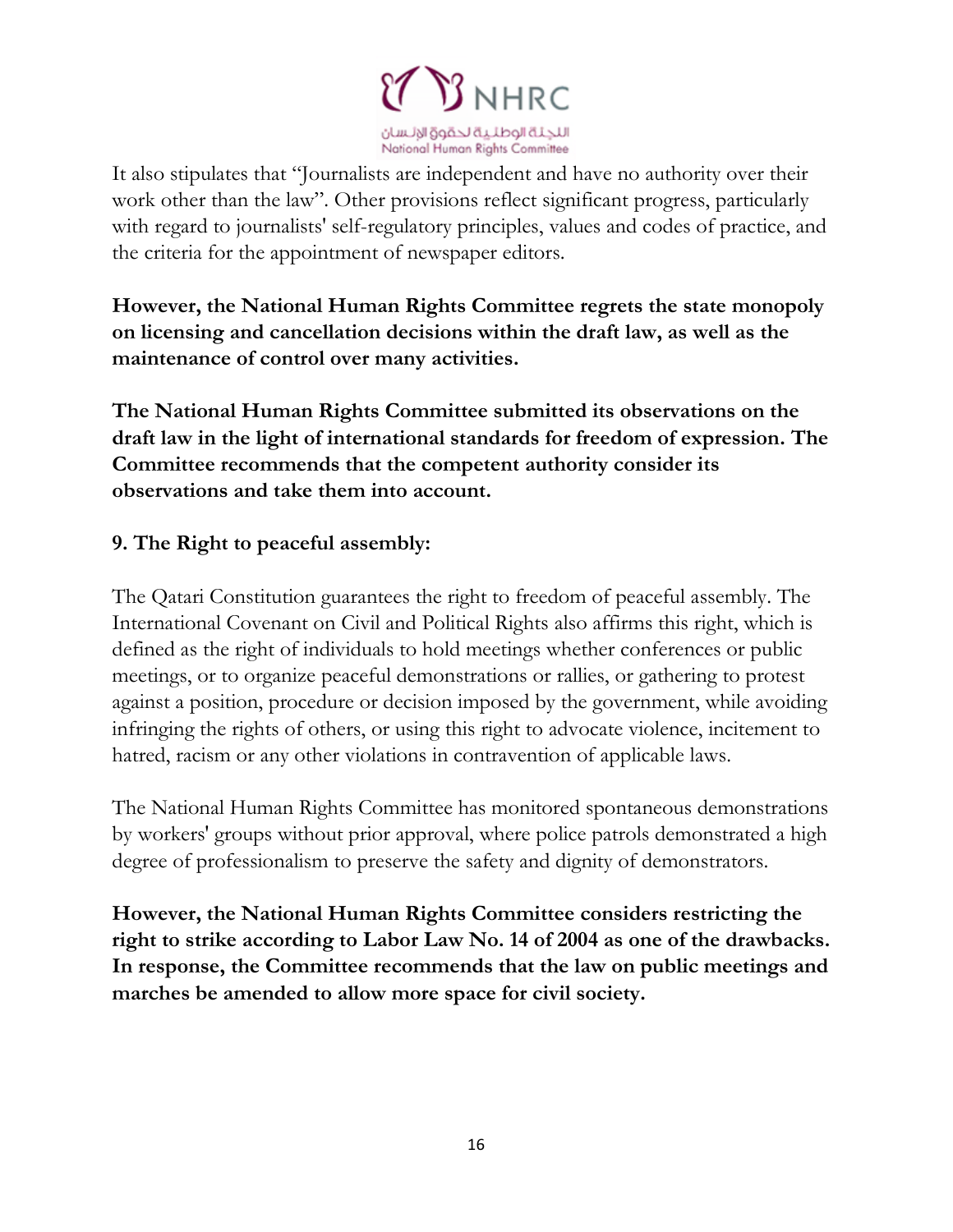

#### **10. the Right to freedom of associations and the right to join them:**

The labor law and the law on associations and foundations through the conditions and restrictions relating to procedures, limit the establishment of unions and associations in addition to determining the scope of their work, where administrative decisions issued in this regard are unchallengeable in courts.

## **The NHRC recommends that Law No. 12 of 2004 on Private Associations and Foundations be amended to allow more space for civil society.**

#### **11. The right to nationality:**

Under the provisions of law No. 10 of 2018 on Permanent Residence, the Minister of Interior may grant a permanent residency identification card to a non-Qatari if they meet the conditions specified in the draft law. The law stipulates that certain categories of expatriates could obtain the PRP, including children of Qatari women married to non-Qataris or those who have performed distinguished service to the state or those with special qualifications.

The permanent resident card grants its holders a number of privileges including:

- Treatment as Qataris in government healthcare centers and educational facilities in the state;

- Priority in recruitment after Qatari nationals in military and civilian public posts;

- The right to own property and to carry out certain commercial activities without the requirement to have a Qatari partner as per the conditions that will be issued by the Council of Ministers.

While the Constitution of the State of Qatar guarantees equality between men and women in rights and duties, the discrimination between them in relation to granting citizenship to their spouses and children remains one of the most critical challenges to the realization of this right, as non-Qatari spouses and children of Qatari women face difficulties in obtaining some health and education services, especially for persons with disabilities, such as access to school seats and assistance tools.

This is in addition to discrimination between Qatari citizens and naturalized citizens in the enjoyment of full political and civil rights.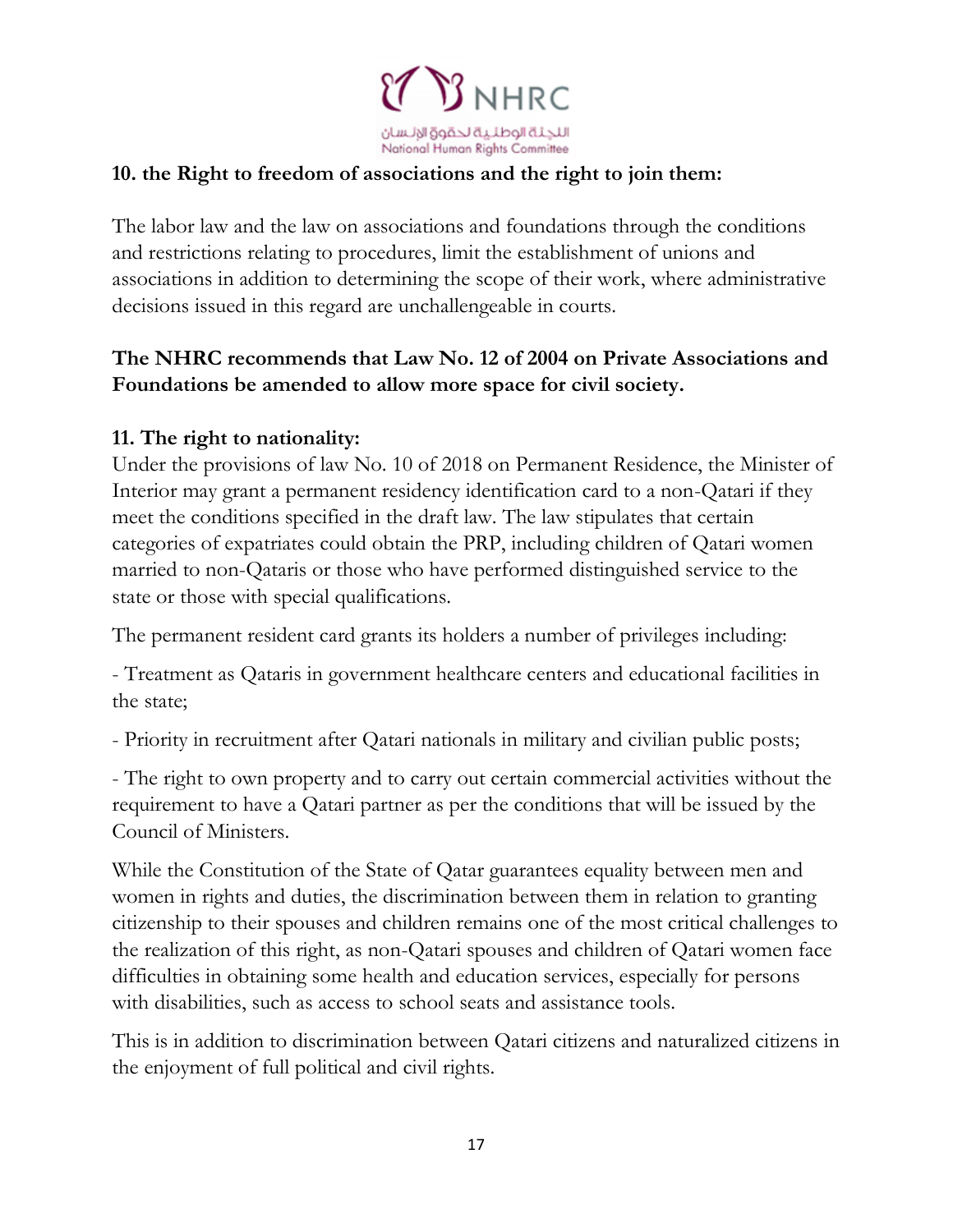

**The National Human Rights Committee recommends that the nationality law be amended to achieve full equality between citizens and granting women the right to transmit their nationality to their husbands and children.**

### **IV. Impact of the unilateral arbitrary measures taken against the State of Qatar on civil and political rights:**

on Monday, 5 June 2017, The Kingdom of Saudi Arabia, the United Arab Emirates, the Kingdom of Bahrain and the Arab Republic of Egypt severed diplomatic relations with the State of Qatar, with no legal grounds or factual for their action.

On 14 June 2017, the United Nations High Commissioner for Human Rights said in a press statement "the measures being adopted by the blockading countries are overly broad in scope and implementation and have the potential to seriously disrupt the lives of thousands of women, children and men, simply because they belong to one of the nationalities involved in the dispute. I am alarmed about the possible impact on many people's human rights in the wake of the decision by Saudi Arabia, the United Arab Emirates, Egypt and Bahrain to cut diplomatic and economic ties with Qatar. Directives issued by Saudi Arabia, the UAE and Bahrain to address the humanitarian needs of families with joint nationalities appeared to be inadequate, and my office had received reports of specific individuals being ordered to return home or to leave the country they are residing in. Among those likely to be badly affected are couples in mixed marriages, and their children; people with jobs or businesses based in states other than that of their nationality; and students studying in another country. I am also extremely troubled to hear that the UAE and Bahrain are threatening to jail and fine people who express sympathy for Qatar or opposition to their own governments' actions, as this would appear to be a clear violation of the right to freedom of expression or opinion. I urge all the States involved to solve this dispute as quickly as possible through dialogue, to refrain from any actions that could affect the well-being, health, employment and integrity of their inhabitants, and to respect their obligations under international human rights law"<sup>6</sup>.

l

<sup>6</sup> <http://www.ohchr.org/AR/NewsEvents/Pages/DisplayNews.aspx?NewsID=21739&LangID=A>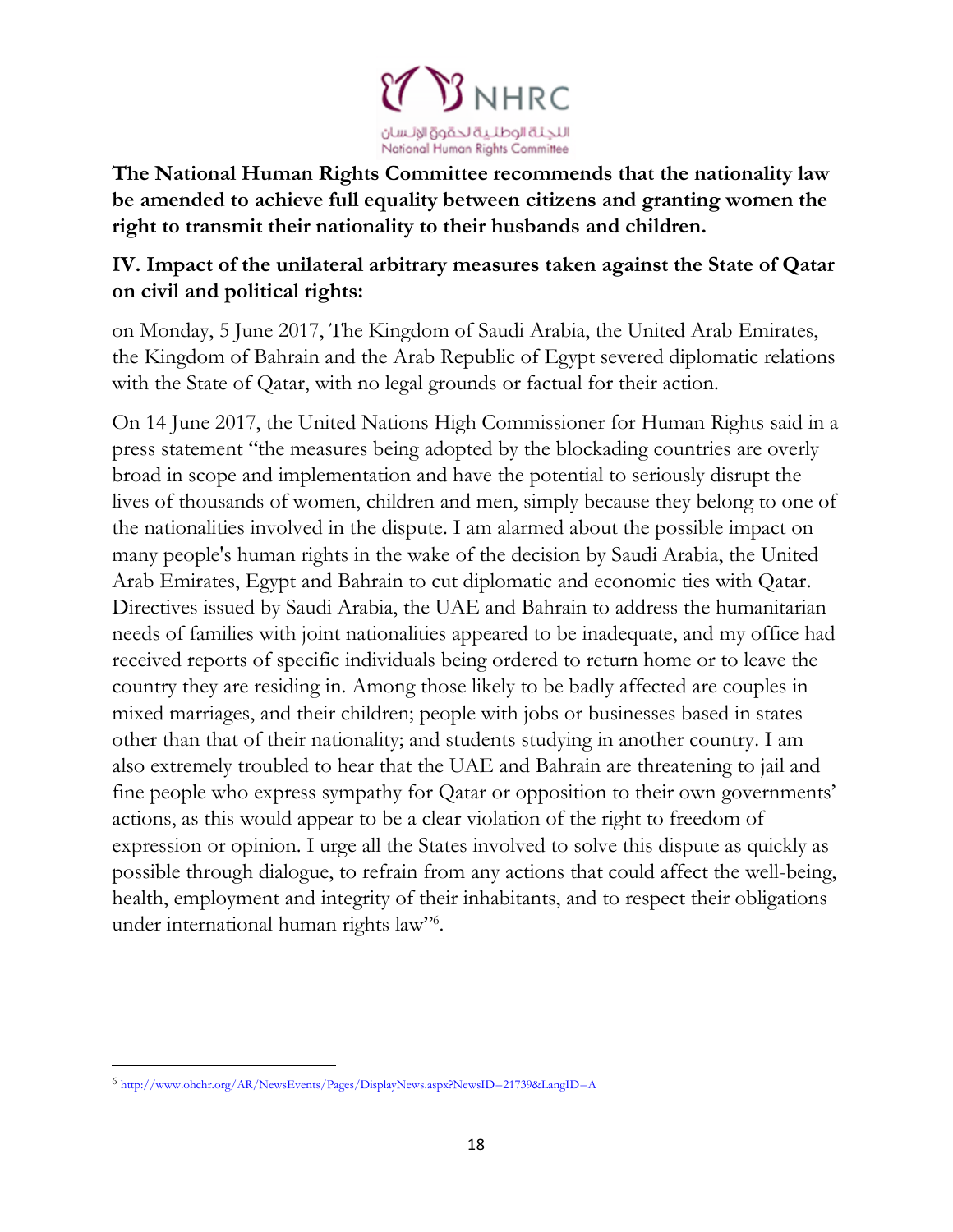

The report on the impact of the Gulf Crisis on human rights issued on 8/1/2018 by the OHCHR technical mission to the state of Qatar (17-24 November 2017) pointed out that "the unilateral measures, consisting of severe restrictions of movement, termination and disruption of trade, financial and investment flows, as well as suspension of social and cultural exchanges imposed on the State of Qatar, had immediately translated into actions applying to nationals and residents of Qatar, including citizens of KSA, UAE and Bahrain. In that sense, they constitute core elements of the definition of unilateral coercive measures. The considerable economic impact of the crisis takes over the dimension of an economic warfare, with significant financial losses for the State, companies and individuals, and the confidence of investors being eroded".

The report also confirmed enormous violations of:

- the right to education including expulsions of Qatari students - studying in the United Arab Emirates, Saudi Arabia, Bahrain and Egypt - to prevent them from continuing their studies or attending their exams;

- the right to health including lack of access to medicines (including life-saving items) and medical supply. Before 5 June, 50 to 60 per cent of Qatar pharmaceutical stock came from 20 suppliers' companies based in the Gulf countries with most international pharmaceutical companies based in UAE. The opening of new hospitals has been delayed due to construction material and other equipment being blocked in Dubai;

- the right to freedom of opinion and expression, as well as various forms of media defamation, hate campaigns against the leadership and people of Qatar, calling for a regime change or a coup d'état, attacks against leading figures and symbols of Qatar, as well as appeals for attacks on, and murder of Qataris. The report pointed out that the Governments of KSA, UAE and Bahrain announced, via their news agencies, that any individuals within their jurisdiction expressing empathy vis-à-vis Qatar would be subjected to criminal sanctions in the form of hefty fines and/or detention.

The (OHCHR) has expressed its concern at the demand to close the Al Jazeera network and its affiliated channels and said that this demand represents a serious threat to media freedom if States, under the pretext of a diplomatic crisis, take measures to force the dismantling of Al-Jazeera.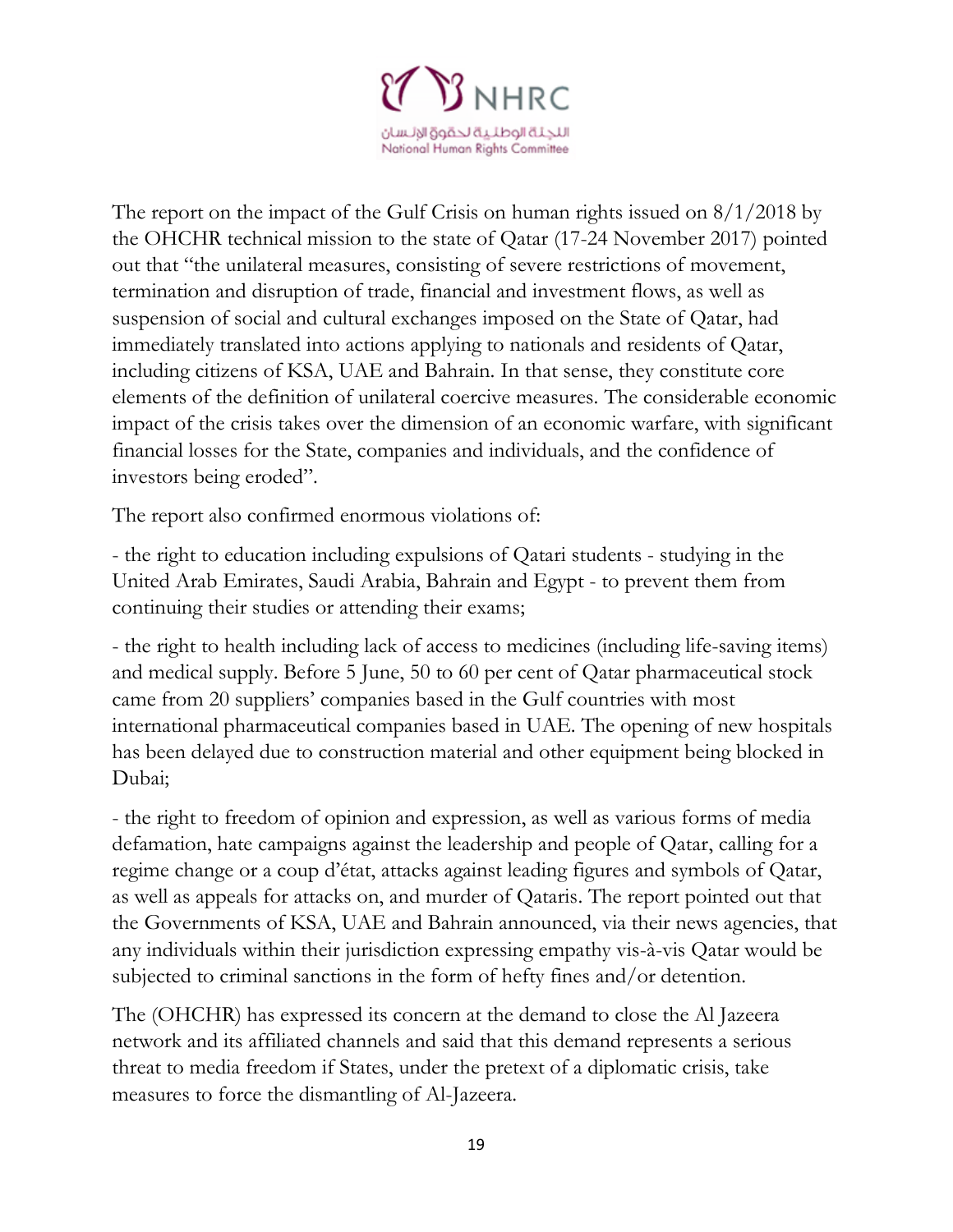

Demanding the closure of the Al Jazeera network is unacceptable attack on the right to freedoms of expression and opinion<sup>7</sup>.

On May 29, 2018, the OHCHR called upon the Saudi authorities to provide immediate information on the whereabouts of Qatari national Nawaf Al-Rasheed, where the working Group on Enforced or Involuntary Disappearances addressed the Saudi authorities to reveal his fate.

# **The National Human Rights Committee in Qatar continues to work with OHCHR and encourages the OHCHR to undertake the following:**

- To take further steps to compel the blockading states to reverse their arbitrary unilateral decisions

- To continue to address the blockading states to stop and address the violations resulting from the inhumane blockade, and to redress and compensate the victims for the material and psychological damage caused to them by the blockade.

- To present reports and data documenting the various types of violations affecting large numbers of individuals, particularly with regard to family dispersal, including the horrific repercussions of family disintegration on women and children.

- To call on states to respect the fundamental freedoms of those in their territory.

- To submit a detailed report on human rights violations by special rapporteurs and contractual mechanisms to the Human Rights Council with the aim to address the violations committed and guarantee that they will not recur.

- To take further action at all levels of international human rights mechanisms and raise the issue of the repercussions of the blockade in the report of the High Commissioner for Human Rights at the next session of the United Nations Human Rights Council.

- To cooperate with specialized international agencies such as the International Labor Organization (ILO), UNESCO, the World Trade Organization (WTO) and the

 $\overline{\phantom{a}}$ 

<sup>7</sup> <http://www.ohchr.org/en/NewsEvents/Pages/DisplayNews.aspx?NewsID=21818&LangID=E>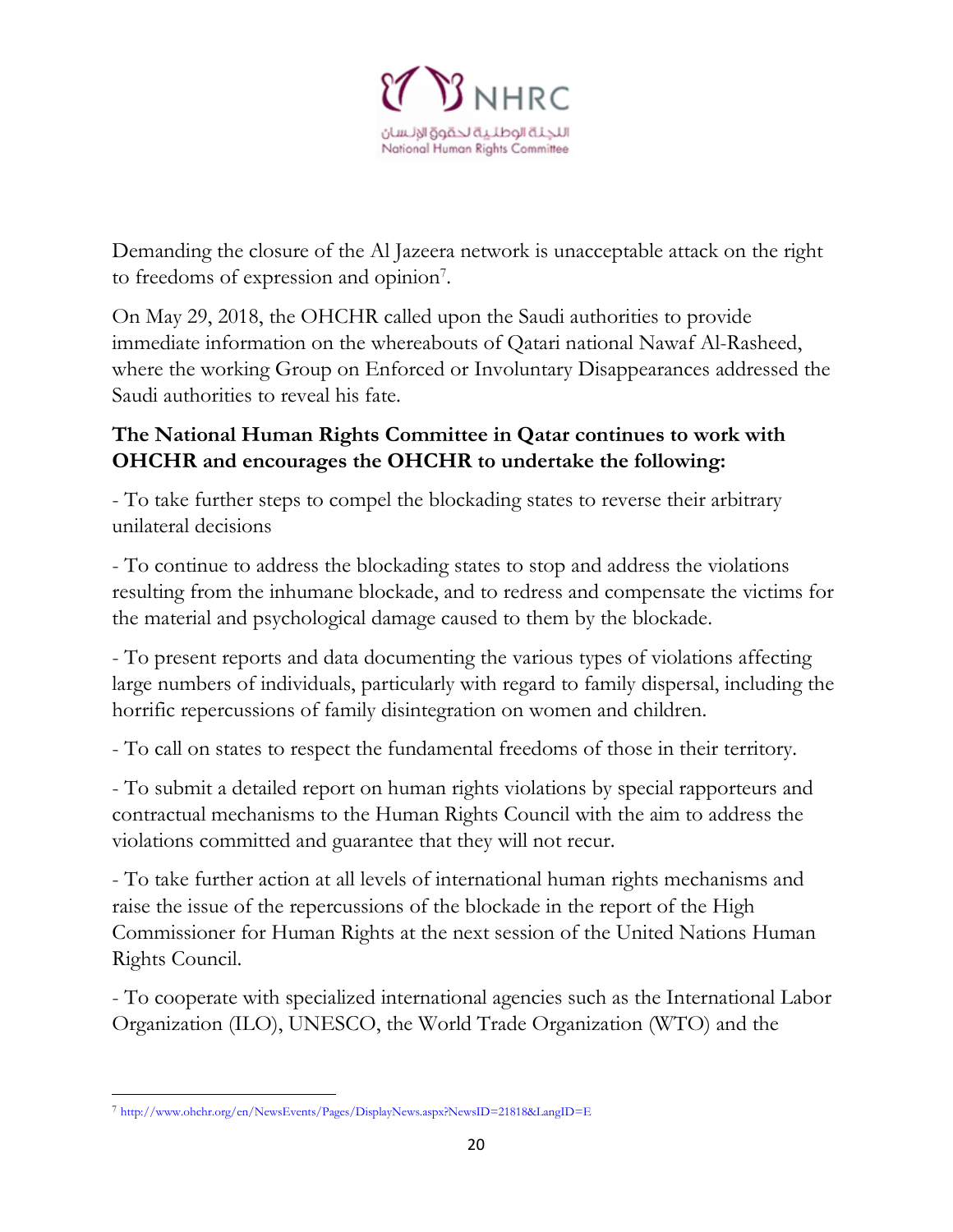

International Civil Aviation Organization (ICAO), with a view to sharing information and supporting complaints against the blockading states.

- UN Special Rapporteurs to act more expeditiously in addressing the violations resulting from the blockade and to visit the countries of the blockade, as well as to include the repercussions of the blockade in their reports to the Human Rights Council.

- The Special Rapporteur on the negative impact of unilateral coercive measures on the enjoyment of human rights to expedite intervention and address the blockading States and visit the State of Qatar and the blockading States.

- The Special Rapporteur on the independence of judges and lawyers to move swiftly to enable victims to exercise their right to litigation and to pressure the blockading states to allow recourse to their national courts to recover victims' property and address their legal situation.

- The OHCHR technical mission to visit the countries of the blockade and consider the negative repercussions of the blockade on citizens of the countries of the blockade and citizens of the State of Qatar, and to include the findings in a report to be submitted to the UN Secretary-General.

- To call on the United Nations General Assembly to issue a universal declaration on the siege of peoples and neutralization of civilians from any political disputes.

**The National Human Rights Committee of the State of Qatar has made recommendations to the Human Rights Council, as follows:**

**- To take all possible measures to lift the blockade and the resulting violations, and demand compensation for all damages to all individuals.**

**- To demand the establishment of a fact-finding committee and meeting victims directly.**

**- To call on the blockading states to allow field visits by special rapporteurs and international human rights organizations, allow victims to access the national justice system and litigation procedures to restore their rights, immediately cease defamation campaigns and incitement to hatred, and hold accountable those responsible.**